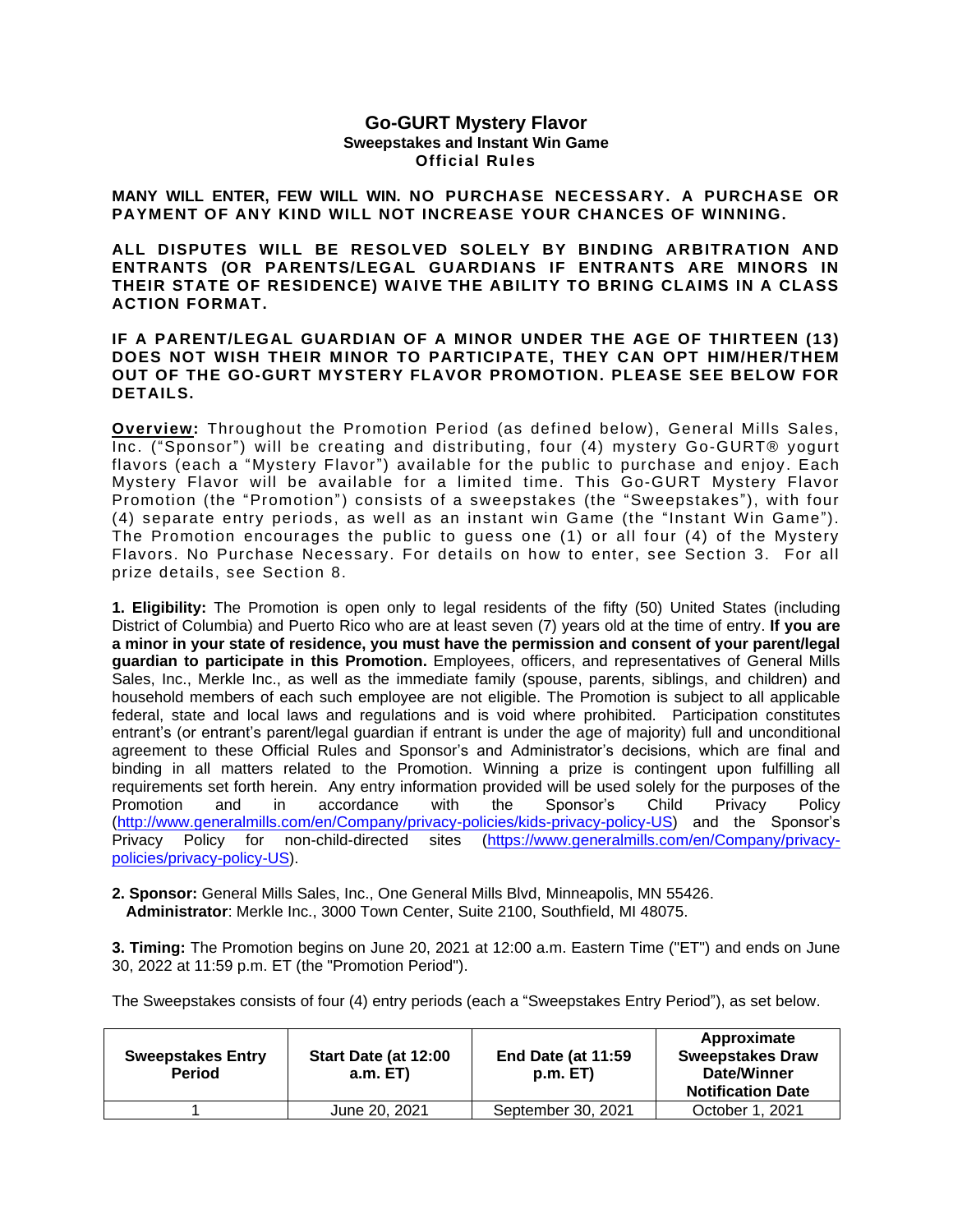| 2021<br>October 1          | December 31, 2021 | January 3, 2022 |
|----------------------------|-------------------|-----------------|
| 2022<br>January            | March 31<br>2022  | April 1<br>2022 |
| April <sup>1</sup><br>2022 | June 30, 2022     | 2022<br>July 1  |

The Instant Win Game also consists of four (4) phases (each an "Instant Win Game Phase"), as set forth below.

| <b>Instant Win Game Phase</b> | <b>Start Date (at 12:00 a.m. ET)</b> | End Date (at 11:59 p.m. ET) |
|-------------------------------|--------------------------------------|-----------------------------|
|                               | June 20, 2021                        | September 30, 2021          |
|                               | October 1, 2021                      | December 31, 2021           |
|                               | January 1, 2022                      | March 31, 2022              |
|                               | April 1, 2022                        | June 30, 2022               |

Administrator's computer is the official time-keeping device for the Promotion.

**4. How to Enter: MANY WILL ENTER, FEW WILL WIN.** Every entrant must follow the steps described in these Official Rules in order to participate in this Promotion. During the Promotion Period, locate "specially marked, limited edition" packages of Mystery Flavor Go-GURT yogurt; four (4) new Mystery Flavor products will be released one (1) at a time throughout the Promotion Period (Mystery Flavor release dates are subject to minor fluctuations and change). During the Promotion Period, use your smart phone or other web-enabled device with data plan to scan the Promotion quick response ("QR") code featured on each Mystery Flavor product package with the QR reader application already installed on your phone, or visit the website directly. You will be directed to a Web page at [www.Go-](http://www.go-gurtmystery.com/)[GURTMystery.com](http://www.go-gurtmystery.com/) ("Website"). Then, follow the links and instructions to complete and submit the registration form, including providing your own email address, or your parent/legal guardian's email address if you are under thirteen (13) years old at the time of entry, and create a username and password. **When creating a username, do not use your first and/or last name. Be sure to remember your username and password for future use.** If you are under the age of thirteen (13) years old at the time of sign-up, your parent or legal guardian will receive an email notifying them of your participation in the Promotion, and with instructions on how to opt the entrant out of participating in the Promotion. If you are under the age of thirteen (13) and your parent or legal guardian opts you out of participation, you will no longer be able to enter or participate in any element of the Promotion.

After registering and logging in to the Website, follow the steps below to participate in the Promotion:

1. Click on a Mystery Flavor and Play the Instant Win Game: During the Promotion Period, follow the links and instructions to select an available Mystery Flavor(s). One (1) time per day you are eligible to automatically receive one (1) Instant Win Game play ("Game Play") for a chance to win an Instant Win Game prize. Once on the Instant Win Game page, follow the links and instructions to play the Instant Win Game by "slicing" as many objects as you can in the allocated time. The number of objects that you slice and/or your score will not determine if you win or lose an Instant Win Game prize. The Instant Win Game results will be instantly displayed. If you won an Instant Win Game prize, you will be notified on-screen that you won, and which prize you have won. If you did not win an Instant Win Game prize, you will be notified on-screen. Each potential winner of the Instant Win Game will be provided directions for winner verification. If you are under the age of 13, a notification will be sent via email to the parent/legal guardian of the winner with directions for winner verification. **Limit: You may play the Instant Win Game one (1) time per day during the Promotion Period for a maximum total of three hundred seventy-six (376) Game Plays during the Promotion Period**. After you play the Instant Win Game you will receive one (1) Mystery Flavor clue for the applicable Mystery Flavor you clicked on, and you will then click on/tap the "Guess Flavor" button and follow the links and instructions to guess the Mystery Flavor, as outlined in Section 4 (2) below. Limit: you may receive one (1) Mystery Flavor clue per day.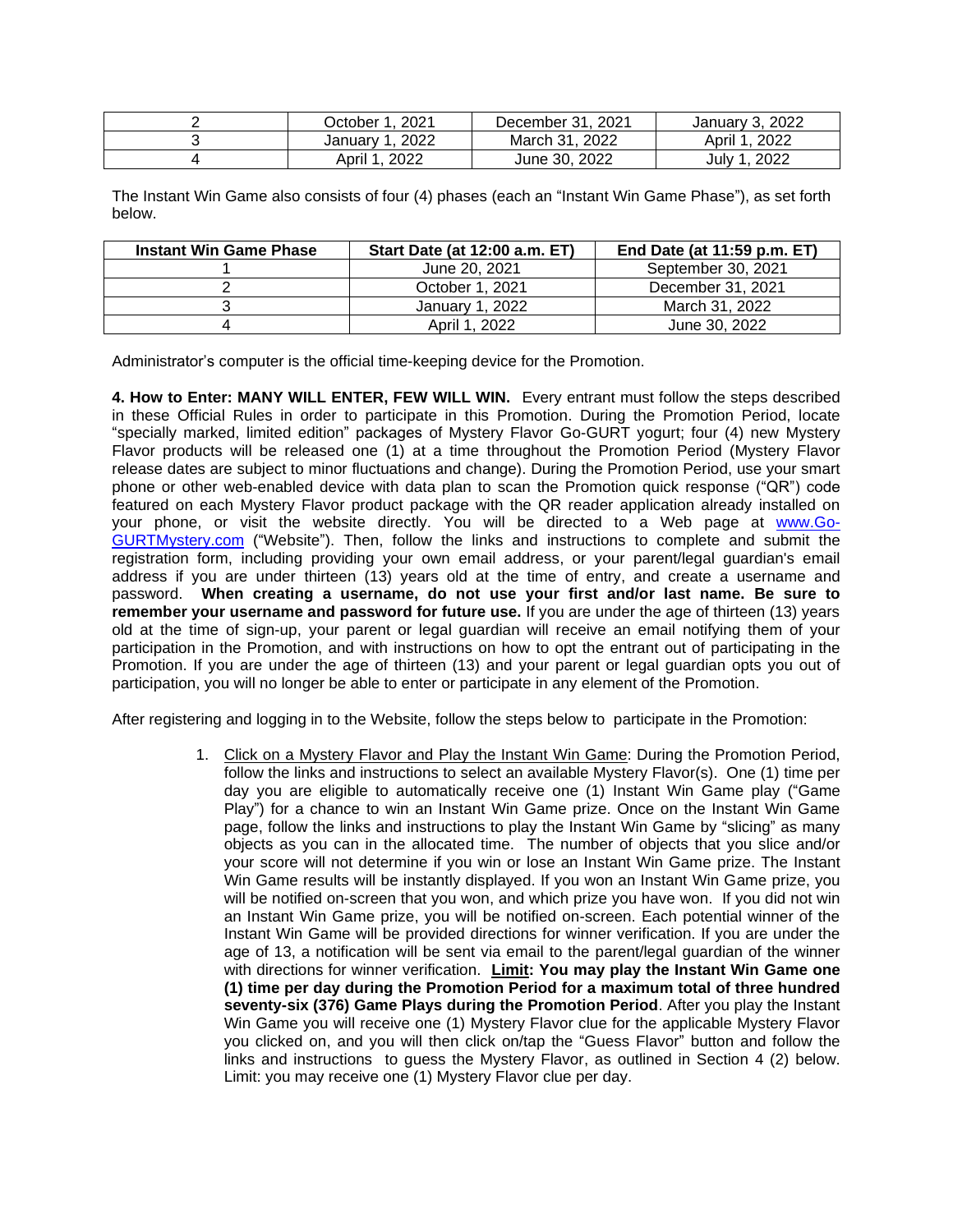2. Guess a Mystery Flavor: After you have played the Instant Win Game and have received your Mystery Flavor Clue, as outlined in Section 4 (1) above, click on/tap the "Guess Flavor" button and follow the links and instructions to choose one (1) of the flavor options from the drop-down window for the available Go-GURT Mystery Flavor to submit your guess. For each guess, correct or incorrect, you will receive one (1) Sweepstakes entry into the applicable Sweepstakes Entry Period drawing. **Limit: You may guess the applicable Mystery Flavor one (1) time per day during the Promotion Period, for a total of one hundred three (103) Sweepstakes entries for Sweepstakes Entry Period 1; ninety-two (92) Sweepstakes entries for Sweepstakes Entry Period 2; ninety (90) Sweepstakes entries for Sweepstakes Entry Period 3; ninety-one (91) for Sweepstake Entry Period 4 and a maximum total of three hundred seventy-six (376) Sweepstakes entries during the Promotion Period.**

All potential winners are subject to verification before any prize will be awarded as described in Section 8 below. Administrator is responsible for the functionality of the Instant Win Game and Sweepstakes.

Any attempt by any entrant to obtain more than the stated number of Game Plays or Sweepstakes entries by using multiple/different email addresses, identities, registrations and logins, or any other methods will void that entrant's Game Plays/Sweepstakes entries and that entrant may be disqualified. Use of any automated system to participate is prohibited and will result in disqualification. Sponsor is not responsible for lost, late, incomplete, invalid, unintelligible or misdirected registrations, which will be disqualified. In the event of a dispute as to any registration, the authorized account holder of the email address entered at registration will be deemed to be the entrant (or his/her/their parent or legal guardian's if he/she/they is/are under the age of thirteen (13)). The "authorized account holder" is the natural person assigned an email address by an Internet access provider, online service provider or other organization responsible for assigning email addresses for the domain associated with the submitted address. Each potential winner (or his/her/their parent or legal guardian if winner is under the age of majority in his/her/their state of residence) may be required to show proof of being the authorized account holder.

**5. Sweepstakes and Instant Win Game:** Administrator is an independent judging organization whose decisions as to the administration and operation of the Promotion and the selection of the Sweepstakes and Instant Win Game potential winners are final and binding in all matters related to the Promotion. **Sweepstakes**: Administrator will randomly select each potential Sweepstakes winner from all eligible entries received during the applicable Sweepstakes Entry Period, on or about the dates listed above in Section 3. *Non-winning Sweepstakes entries will not carry forward into any subsequent Sweepstakes Entry Period drawings.* **Instant Win Game:** There will be nine hundred thirty-eight (938) random, computer-generated winning times, one for each prize listed below, generated during the Promotion Period. There will be Instant Win Game prize quantities allocated for each Instant Win Game Phase; see Section 8 for complete details. If you are the first player to play the Instant Win Game at or after one of the randomly-generated times, you will be a potential instant winner of the prize indicated.

**6. EACH POTENTIAL INSTANT WIN GAME WINNER (OR HIS/HER PARENT OR LEGAL GUARIDAN IF APPLICABLE WINNER IS UNDER THE AGE OF THIRTEEN (13)), AND THE POTENTIAL SWEEPSTAKES GRAND PRIZE WINNER (OR HIS/HER PARENT OR LEGAL GUARDIAN IF WINNER IS A MINOR IN HIS/HER STATE OF RESIENCE) ARE SUBJECT TO VERIFICATION BY SPONSOR OR ADMINISTRATOR, WHOSE DECISIONS ARE FINAL AND BINDING IN ALL MATTERS RELATED TO THE PROMOTION. AN ENTRANT IS NOT A WINNER OF ANY PRIZE, EVEN IF THE INSTANT WIN GAME OR SWEEPSTAKES SHOULD SO INDICATE, UNLESS AND UNTIL ENTRANT OR PARENT OR LEGAL GUARDIAN'S ELIGIBILITY (AS APPLICABLE), AND THE POTENTIAL INSTANT WIN GAME WINNER AND/OR SWEEPSTAKES WINNER OR PARENT OR LEGAL GUARDIAN (AS APPLICABLE) HAVE BEEN VERIFIED AND ENTRANT OR PARENT OR LEGAL GUARDIAN (AS APPLICABLE) HAS BEEN NOTIFIED THAT VERIFICATION IS COMPLETE. SPONSOR WILL NOT ACCEPT SCREEN SHOTS OR OTHER EVIDENCE OF WINNING IN LIEU OF ITS VALIDATION PROCESS. ANY PLAY THAT OCCURS AFTER THE SYSTEM HAS FAILED FOR ANY REASON IS DEEMED A DEFECTIVE PLAY, IS VOID AND WILL NOT BE HONORED.**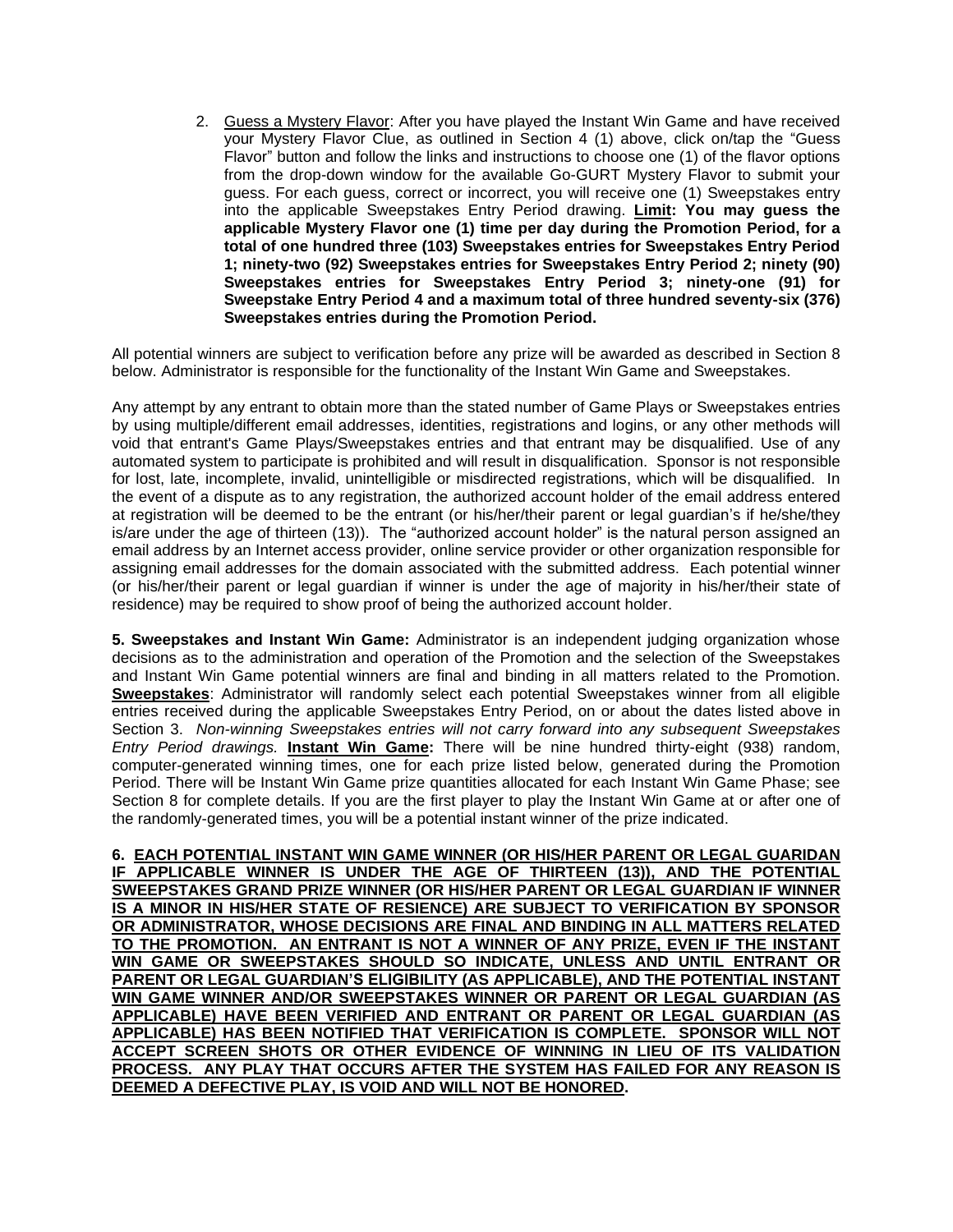**7. Verification of Potential Winners:** Receiving a prize is contingent upon compliance with these Official Rules. The potential winners will be notified via the email address entered on the registration form. If a potential winner is under thirteen (13) years of age, the parent/legal guardian of that potential winner will be sent an email (at the email address the potential winner entered at registration) and must accept the prize on the minor's behalf. Each potential Grand Prize winner (or parent/legal guardian if the potential winner is a minor in his/her/their state of residence) will be required to sign and return a Declaration of Compliance, Liability and Publicity Release which must be received by Administrator, within five (5) days of the date notice or attempted notice is sent, in order to claim the prize. Potential winners of a physical Instant Win Game prize, as defined in Section 8 below, must follow the links and instructions within the win notification email (sent to the email address the potential winner entered at registration) to complete an online prize fulfillment form, within five (5) days of the date notice or attempted notice is sent, in order to claim the prize. If a potential winner (or parent/legal guardian if the potential winner is a minor in his/her/their state of residence) of any prize cannot be contacted, or fails to sign and return the Declaration of Compliance, Liability and Publicity Release, complete the online prize fulfillment form, or provide any other requested information within the required time period (if applicable), or prize is returned as undeliverable, potential winner forfeits the prize. In the event that a potential winner of a prize valued over \$25 is disqualified for any reason, Sponsor will award the prize to an alternate winner by random drawing from among all remaining eligible entries. There will be up to five (5) alternate drawings after which the applicable prize may remain unawarded, subject to Sponsor's sole discretion. Unclaimed prizes valued at \$25 or less will remain un-awarded. Instant Win Game Digital Prize winners will receive a win email within twenty-four (24) of his/her/their win, and prizes will be fulfilled (via the email address entered at registration) approximately one (1) week after confirmation of his/her/their win, but no later than 8-10 weeks after the conclusion of the Sweepstakes. Physical Prizes will be fulfilled (via the physical mailing address entered via the online prize fulfillment form) approximately 3-4 weeks after the confirmation of his/her/their win, but no later than 8-10 weeks after the conclusion of the Promotion.

## **8. Prizes:**

**Sweepstakes Grand Prizes:** There are a total of FOUR (4) GRAND PRIZES (only one (1) Grand Prize awarded per Sweepstakes Entry Period): Each winner will receive one (1) \$5,000.00 check. Actual Value ("AV"): \$5,000.00.

Odds of winning a Sweepstakes Grand Prize depend on the number of eligible entries received for the applicable Sweepstakes Entry Period.

| <b>Prize Description</b>                                                                                                            | <b>ARV</b> | <b>Instant Win</b><br><b>Game Phase</b><br>1 Quantity | <b>Instant Win</b><br><b>Game Phase</b><br>2 Quantity | <b>Instant Win</b><br><b>Game Phase</b><br><b>3 Quantity</b> | <b>Instant Win</b><br><b>Game Phase</b><br>4 Quantity |
|-------------------------------------------------------------------------------------------------------------------------------------|------------|-------------------------------------------------------|-------------------------------------------------------|--------------------------------------------------------------|-------------------------------------------------------|
| Nintendo Switch                                                                                                                     | \$300.00   | 2                                                     | 2                                                     |                                                              |                                                       |
| Nintendo Switch Lite                                                                                                                | \$200.00   | 3                                                     | 3                                                     |                                                              | $\Omega$                                              |
| Go-GURT branded<br>headphones                                                                                                       | \$78.60    | 25                                                    | 15                                                    | 5                                                            | 5                                                     |
| \$50.00 Amazon.com<br>gift code. Restrictions<br>apply, see<br>amazon.com/gc-legal.<br>Terms and conditions<br>of gift cards apply. | \$50.00    | 25                                                    | 15                                                    | 5                                                            | 5                                                     |
| Go-GURT branded<br>hoodie                                                                                                           | \$43.20    | 105                                                   | 50                                                    | 35                                                           | 35                                                    |
| Go-GURT branded t-<br>shirt                                                                                                         | \$28.60    | 25                                                    | 15                                                    | 5                                                            | 5                                                     |
| \$25.00 Amazon.com                                                                                                                  | \$25.00    | 40                                                    | 25                                                    | 5                                                            | 5                                                     |

#### **Instant Win Game Prizes:**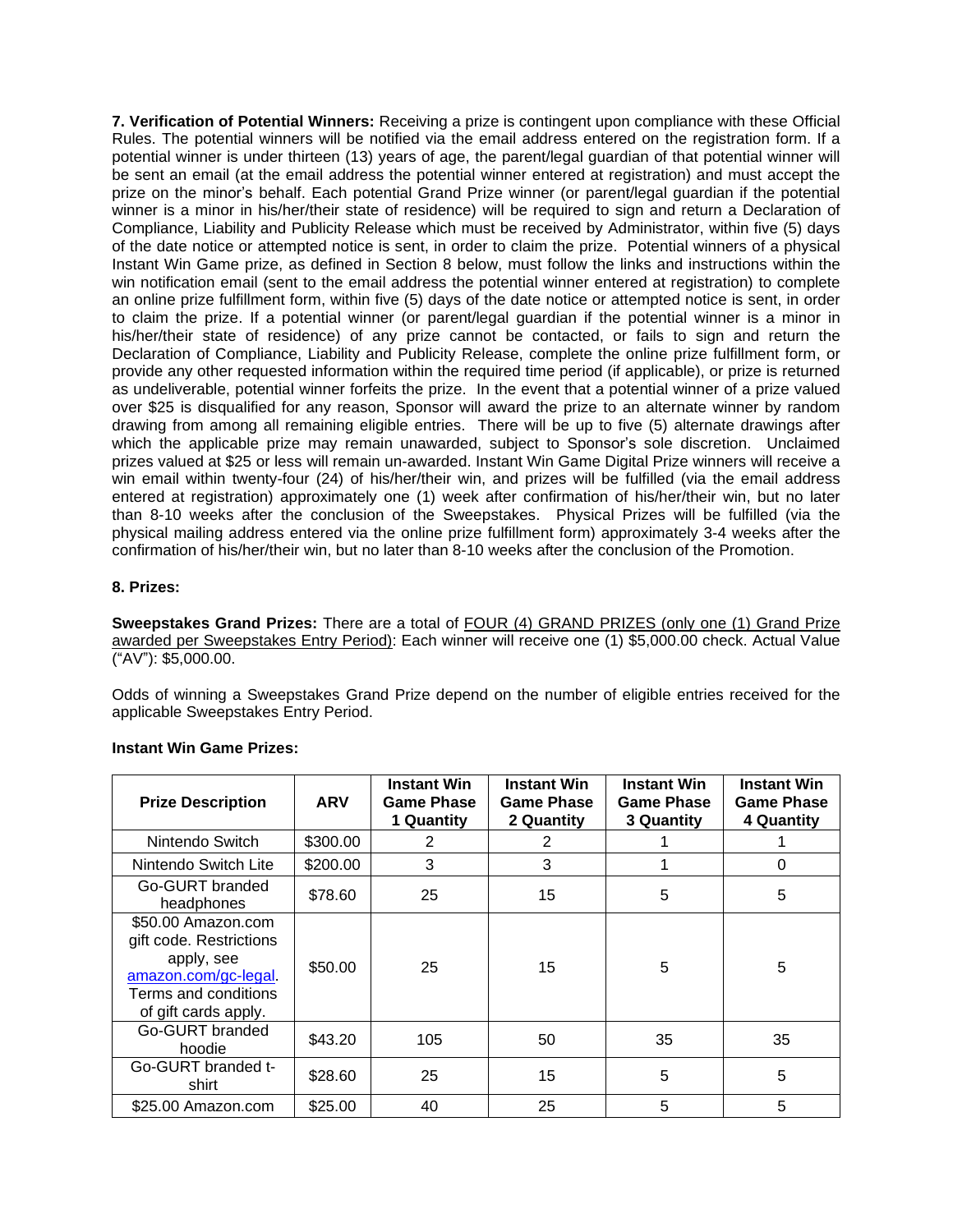| gift code. Restrictions<br>apply, see<br>amazon.com/gc-legal.<br>Terms and conditions<br>of gift cards apply.                      |         |     |    |    |    |
|------------------------------------------------------------------------------------------------------------------------------------|---------|-----|----|----|----|
| \$10 Spotify gift card,<br>terms and conditions<br>apply                                                                           | \$10.00 | 25  | 15 | 5  | 5  |
| Go-GURT branded<br>socks                                                                                                           | \$7.15  | 55  | 25 | 10 | 10 |
| \$5.00 Amazon.com gift<br>code. Restrictions<br>apply, see<br>amazon.com/gc-legal.<br>Terms and conditions<br>of gift cards apply. | \$5.00  | 60  | 45 | 10 | 10 |
| Go-GURT branded<br>water bottle                                                                                                    | \$3.10  | 100 | 50 | 25 | 25 |

Odds of winning an Instant Win Game prize depend on the date/time of entry, the number of prizes remaining available at the time of entry and number of eligible Instant Win Game plays received. The number of prizes available to be won will diminish as they are awarded.

For All Prizes: Prizes are non-transferable and no substitution will be made except as provided herein at the Sponsor's sole discretion. Sponsor reserves the right to substitute a prize for one of equal or greater value if the designated prize should become unavailable for any reason. Winners are responsible for all taxes and fees associated with prize receipt and/or use. **Limit: One (1) Sweepstakes Grand Prize and up to ten (10) Instant Win Game prizes per person during the Promotion Period.** Total ARV of all prizes: \$45,115.00.

**9. Release: By receipt of any prize, winner (or his/her/their parent or legal guardian if winner is a minor in his/her/their state of residence) agrees to release and hold harmless Sponsor, Administrator, and their respective subsidiaries, affiliates, suppliers, distributors, partners, advertising/promotion agencies and each of their respective parent companies and each such company's officers, directors, employees and agents (collectively, the "Released Parties") from and against any claim or cause of action, including, but not limited to, personal injury, death, or damage to or loss of property, arising out of participation in the Promotion or receipt or use or misuse of any prize.** 

**10. Publicity:** Except where prohibited, and exclusive of participants under the age of majority in his/her/their state of residence, participation in the Promotion constitutes winner's consent to Sponsor's and its agents' use of winner's name, likeness, photograph, voice, opinions and/or hometown and state for promotional purposes in any media, worldwide, without further payment or consideration.

**11. General Conditions:** Sponsor reserves the right to cancel, suspend and/or modify the Promotion, if any fraud, technical failures, human error, or any other factor impairs the integrity or proper functioning of the Sweepstakes or the Instant Win Game, or any event or cause beyond Sponsor's control (e.g. events such as natural calamities, national emergencies, wide spread illnesses, declarations of war, acts of God, acts of terrorism) interferes with any aspect of the Promotion, including but not limited to fulfillment of the prize(s), as determined by Sponsor in its sole discretion. In such event, Sponsor, in its sole discretion, may elect to hold a random drawing from among all eligible entries or plays received up to the date of discontinuance and may modify the prizes offered herein. Sponsor reserves the right, in its sole discretion, to disqualify any individual it finds to be tampering with the entry process or the operation of the Sweepstakes or Instant Win Game or to be acting in violation of the Official Rules of this or any other promotion or in an unsportsmanlike or disruptive manner. Any attempt by any person to deliberately undermine the legitimate operation of the Sweepstakes or Instant Win Game may be a violation of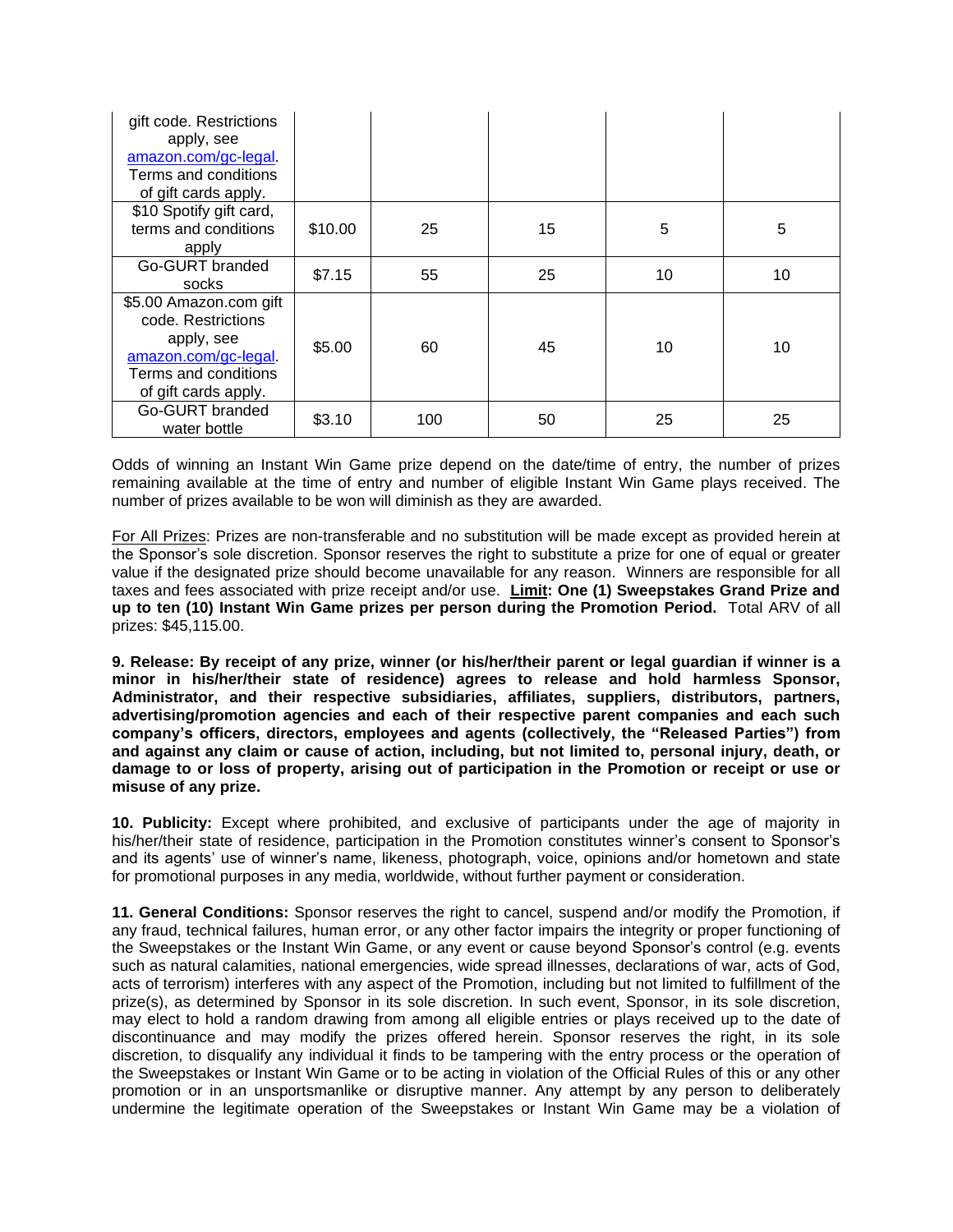criminal and civil law, and, should such an attempt be made, Sponsor reserves the right to seek damages from any such person to the fullest extent permitted by law. Sponsor's failure to enforce any term of these Official Rules shall not constitute a waiver of that provision.

**12. Limitations of Liability:** The Released Parties are not responsible for: (1) any incorrect or inaccurate information, whether caused by entrants, printing errors or by any of the equipment or programming associated with or utilized in the Promotion; (2) technical failures of any kind, including, but not limited to malfunctions, interruptions, or disconnections in phone lines or network hardware or software; (3) unauthorized human intervention in any part of the entry process or the Promotion; (4) technical or human error which may occur in the administration of the Promotion or the processing of entries; or (5) any injury or damage to persons or property which may be caused, directly or indirectly, in whole or in part, from entrant's participation in the Promotion or receipt or use or misuse of any prize. If for any reason an entrant's entry or play is confirmed to have been erroneously deleted, lost, or otherwise destroyed or corrupted, entrant's sole remedy is another Sweepstakes entry or Instant Win Game Play, if possible. No more than the stated number of prizes will be awarded. In the event that production, technical, seeding, programming or any other reasons cause more than stated number of prizes as set forth in these Official Rules to be available and/or claimed, Sponsor reserves the right to award only the stated number of prizes by a random drawing among all legitimate, un-awarded, eligible prize claims.

**13. Dispute Resolution:** You (or herein, your parent/legal guardian if are a minor in your state of residence) agree that any claim or dispute at law or equity that has arisen or may arise relating in any way to or arising out of the Promotion or the Official Rules, will be resolved in accordance with the provisions set forth in this Dispute Resolution section. Please read this section carefully. It affects your rights and will have a substantial impact on how claims you and we have against each other are resolved.

You agree that whenever you have a disagreement with Administrator or Sponsor arising out of, connected to, or in any way related to the Promotion or the Official Rules, you will send a written notice to the Administrator ("Demand"). You agree that the requirements of this Dispute Resolution section will apply even to disagreements that may have arisen before you accepted these Official Rules. You must send the Demand to the following address (the "Notice Address"): Legal Department, Merkle Inc., 3000 Town Center, Suite 2100, Southfield, MI 48075. You agree that you will not take any legal action, including filing a lawsuit or demanding arbitration, until 10 business days after you send a Demand. If the disagreement stated in the Demand is not resolved to your satisfaction within 10 business days after it is received, and you intend on taking legal action, you agree that you will file a demand for arbitration with the American Arbitration Association (the "Arbitrator"). This arbitration provision limits the ability of you, Administrator, and Sponsor to litigate claims in court and you, Administrator, and Sponsor each agree to waive your respective rights to a jury trial or a state or federal judge. You agree that you will not file any lawsuit against Administrator or Sponsor in any state or federal court. You agree that if you do sue in state or federal court, and Administrator or Sponsor brings a successful motion to compel arbitration, you must pay all fees and costs incurred by Administrator and Sponsor in court, including reasonable attorney's fees. For any such filing of a demand for arbitration, you must effect proper service under the rules of the Arbitrator and notice to the Notice Address may not be sufficient. If, for any reason, the American Arbitration Association is unable to conduct the arbitration, you may file your case with any national arbitration company. The Arbitrator shall apply the AAA Consumer Arbitration Rules effective September 1, 2014 (as may be amended) and as modified by the agreement to arbitrate in this Dispute Resolution section. You agree that the Arbitrator will have sole and exclusive jurisdiction over any dispute you have with Administrator or Sponsor. The Federal Arbitration Act allows for the enforcement of arbitration agreements and governs the interpretation and enforcement of the agreement to arbitrate.

You agree that you will not file a class action or collective action against Administrator or Sponsor, and that you will not participate in a class action or collective action against them. You agree that you will not join your claims to those of any other person. Notwithstanding any other provision in the Official Rules, if this class action waiver is invalidated, then the agreement to arbitrate is null and void, as though it were never entered into, and any arbitration dispute at that time will be dismissed without prejudice and may be refiled in a court. Under no circumstances do you, Administrator, or Sponsor agree to class or collective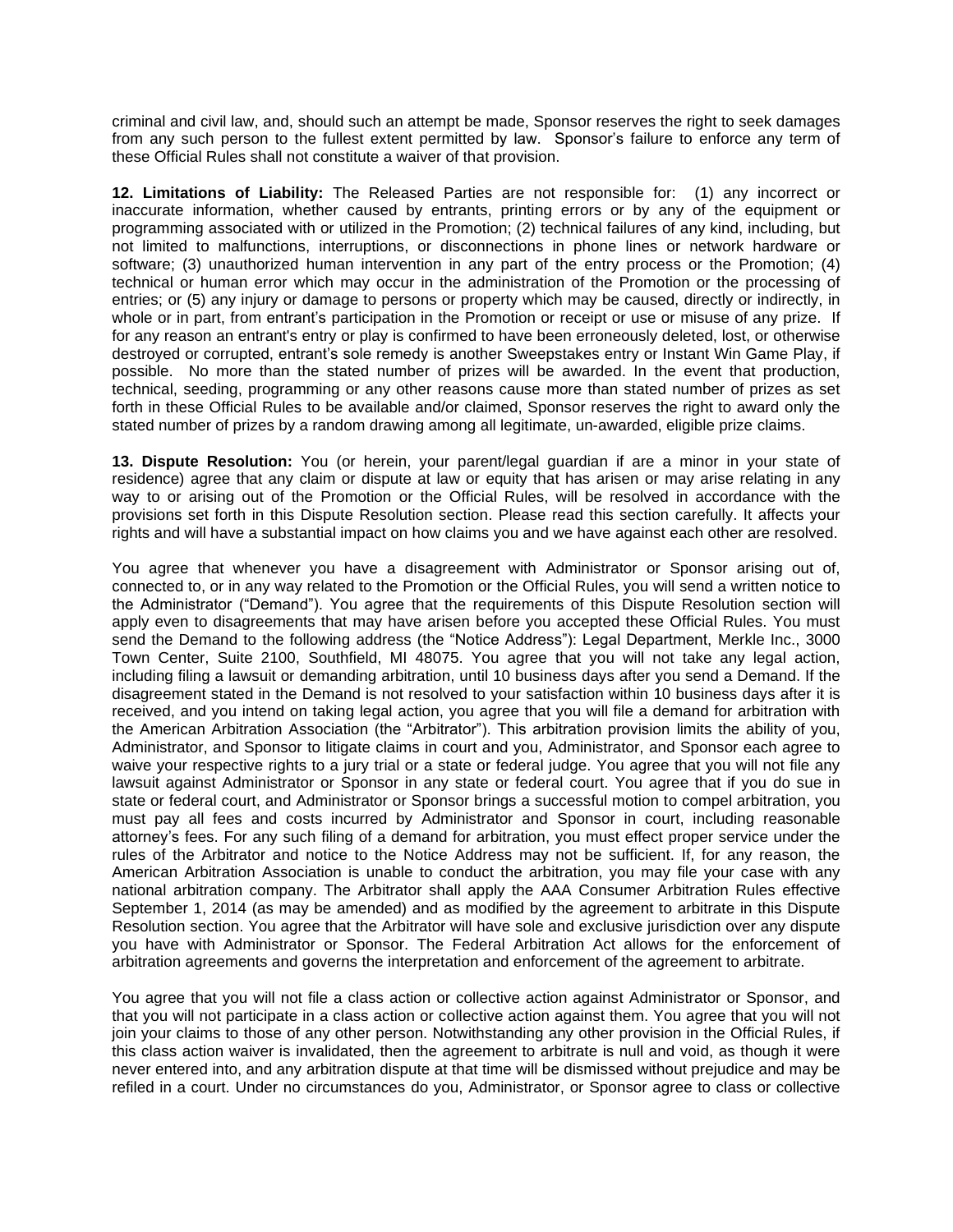procedures in arbitration or the joinder of claims in arbitration. Administrator and Sponsor agree that we will submit all disputes with you to arbitration before the Arbitrator.

All issues and questions concerning the construction, validity, interpretation and enforceability of these Official Rules, or the rights and obligations of the entrant, Administrator, and Sponsor in connection with the Promotion, or any claim or dispute that has arisen or may arise between you, Administrator and Sponsor, shall be governed by, and construed in accordance with, the laws of the State of Michigan without giving effect to any choice of law or conflict of law rules. The place of arbitration shall be Oakland County, Michigan. This arbitration provision shall survive conclusion, modification or termination of the Promotion and suspension, revocation, closure, modification, or amendments to the Official Rules, and any aspect of the relationship of the parties relating to or arising from participation in the Promotion.

**14. Entrant's Personal Information:** Any information collected from entrants under thirteen (13) years of age is collected in accordance with COPPA regulations and is subject to the Sponsor's Privacy Policy for child-directed sites: [http://www.generalmills.com/en/Company/privacy-policies/kids-privacy-policy-US,](http://www.generalmills.com/en/Company/privacy-policies/kids-privacy-policy-US) Information gathered from entrants older than 13 years of age is subject to the Sponsor's Privacy Policy for non-child-directed sites: [https://www.generalmills.com/en/Company/privacy-policies/privacy-policy-US.](https://www.generalmills.com/en/Company/privacy-policies/privacy-policy-US)

**15. Winner List:** For a list of the Promotion winners (or parent/legal guardians for those winners under the age of thirteen (13)), visit [click here.](https://winlists.helloworld.com/252586.pdf) The winner list will be posted after winner confirmation is complete.

**16. Miscellaneous:** The names of individuals, groups, companies, products and services mentioned herein, and any corresponding likenesses, logos and images thereof reproduced herein, have been used for identification purposes only and may be the copyrighted properties and trademarks of their respective owners. The mention of any individual, group or company, or the inclusion of a product or service as a prize, does not imply any association with or endorsement by such individual, group or company or the manufacturer or distributor of such product or service and, except as otherwise indicated, no association or endorsement is intended or should be inferred. The invalidity or unenforceability of any provision of these Official Rules will not affect the validity or enforceability of any other provision. In the event that any provision of the Official Rules is determined to be invalid or otherwise unenforceable or illegal, the other provisions will remain in effect and will be construed in accordance with their terms as if the invalid or illegal provision were not contained herein. Sponsor's failure to enforce any term of these Official Rules will not constitute a waiver of that provision. For entrants, to the extent there is a conflict between these Official Rules and any terms of use or other agreement posted on the website, these Official Rules control.

© 2021 Merkle Inc. All rights reserved.

© 2021 General Mills. All rights reserved.